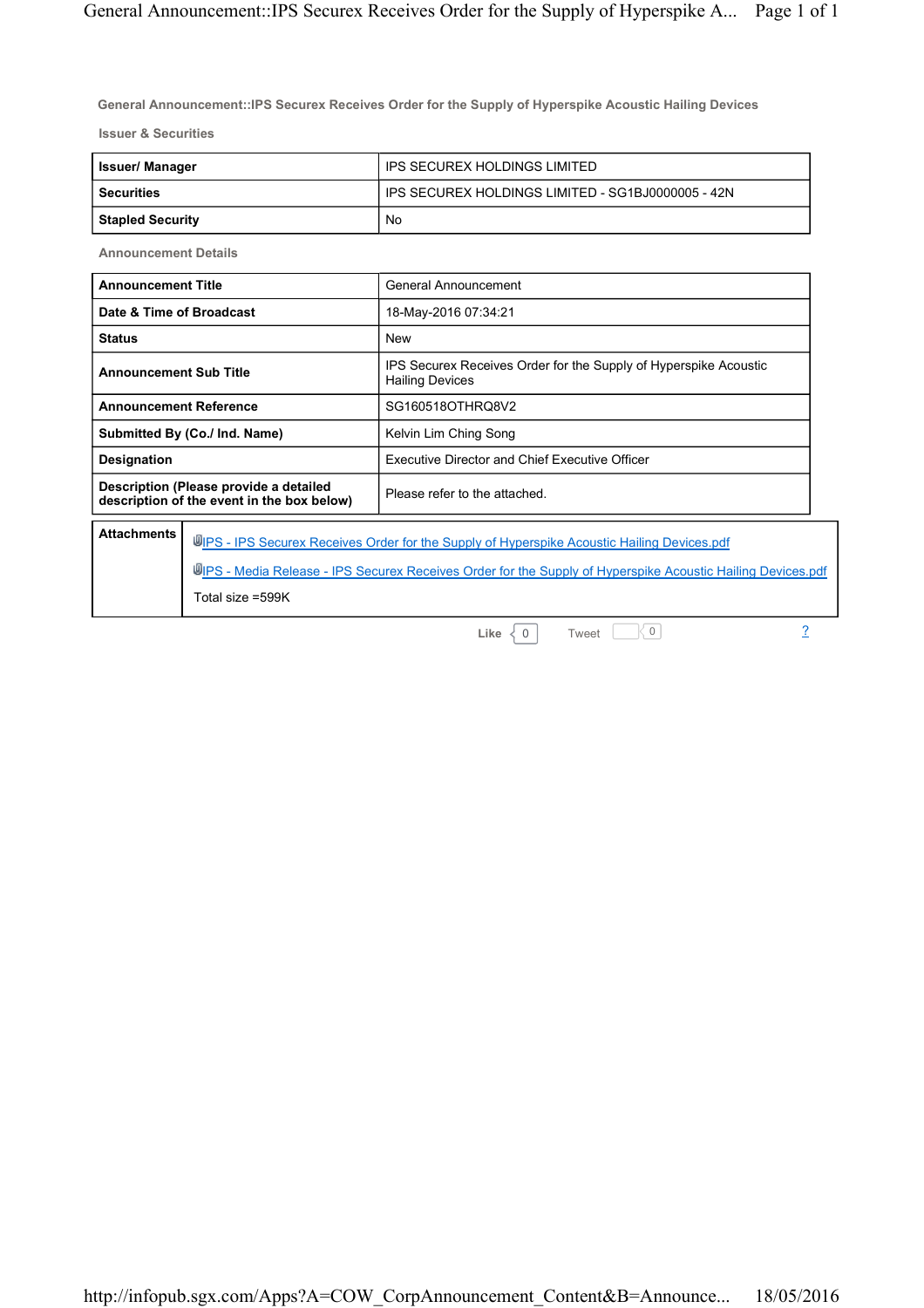

**IPS SECUREX HOLDINGS LIMITED** (Company Registration No. 201327639H) (Incorporated in the Republic of Singapore)

## **IPS SECUREX RECEIVES ORDER FOR THE SUPPLY OF HYPERSPIKE ACOUSTIC HAILING DEVICES AND SUPPORTING ACCESSORIES**

The Board of Directors (the "**Board**") of IPS Securex Holdings Limited (the "**Company**" and, together with its subsidiaries, the "**Group**") refers to the Company's announcement dated 14 December 2015 in relation to the receipt of a letter of award ("**LOA**") for the supply of Hyperspike acoustic hailing devices and their supporting accessories (the "**Products**") for delivery to a certain customer in Southeast Asia over a period of five (5) years by December 2020 (the "**Announcement**").

The Board is pleased to announce that further to the Announcement, the Company's wholly-owned subsidiary, IPS Securex Pte. Ltd. ("**IPS**") has received two purchase orders for the Products with a total contract value of US\$2.93 million ("**POs**").

The POs are expected to contribute positively but are not expected to have a material impact on the earnings per share and net asset value per share of the Group for the financial year ending 30 June 2016.

Save for their respective shareholdings in the Company, none of the Directors or substantial shareholders of the Company has any interest, directly or indirectly, in the POs.

## **Cautionary Statement**

**Shareholders and potential investors of the Company are hereby reminded to exercise caution when dealing in the securities of the Company. In particular, shareholders and investors of the Company are reminded that there is no assurance that any business activities or transactions mentioned in this announcement will materialise. Persons who are in doubt to the action they should take should consult their stockbrokers, bank managers, solicitors or other professional advisors.**

By Order of the Board

Kelvin Lim Ching Song Executive Director and Chief Executive Officer 18 May 2016

*This announcement has been prepared by IPS Securex Holdings Limited (the "Company") and its contents have been reviewed by the Company's sponsor, United Overseas Bank Limited (the "Sponsor"), for compliance with the relevant rules of the Singapore Exchange Securities Trading Limited (the "SGX-ST"). The Sponsor has not independently verified the contents of this announcement.*

*This announcement has not been examined or approved by the SGX-ST. The Sponsor and the SGX-ST assume no responsibility for the contents of this announcement, including the correctness of any of the statements or opinions made or reports contained in this announcement.*

*The contact persons for the Sponsor are Mr Khong Choun Mun, Managing Director, Equity Capital Markets and Mr David Tham, Senior Director, Equity Capital Markets, who can be contacted at 80 Raffles Place, #03-03 UOB Plaza 1, Singapore 048624, Telephone: +65 6533 9898.*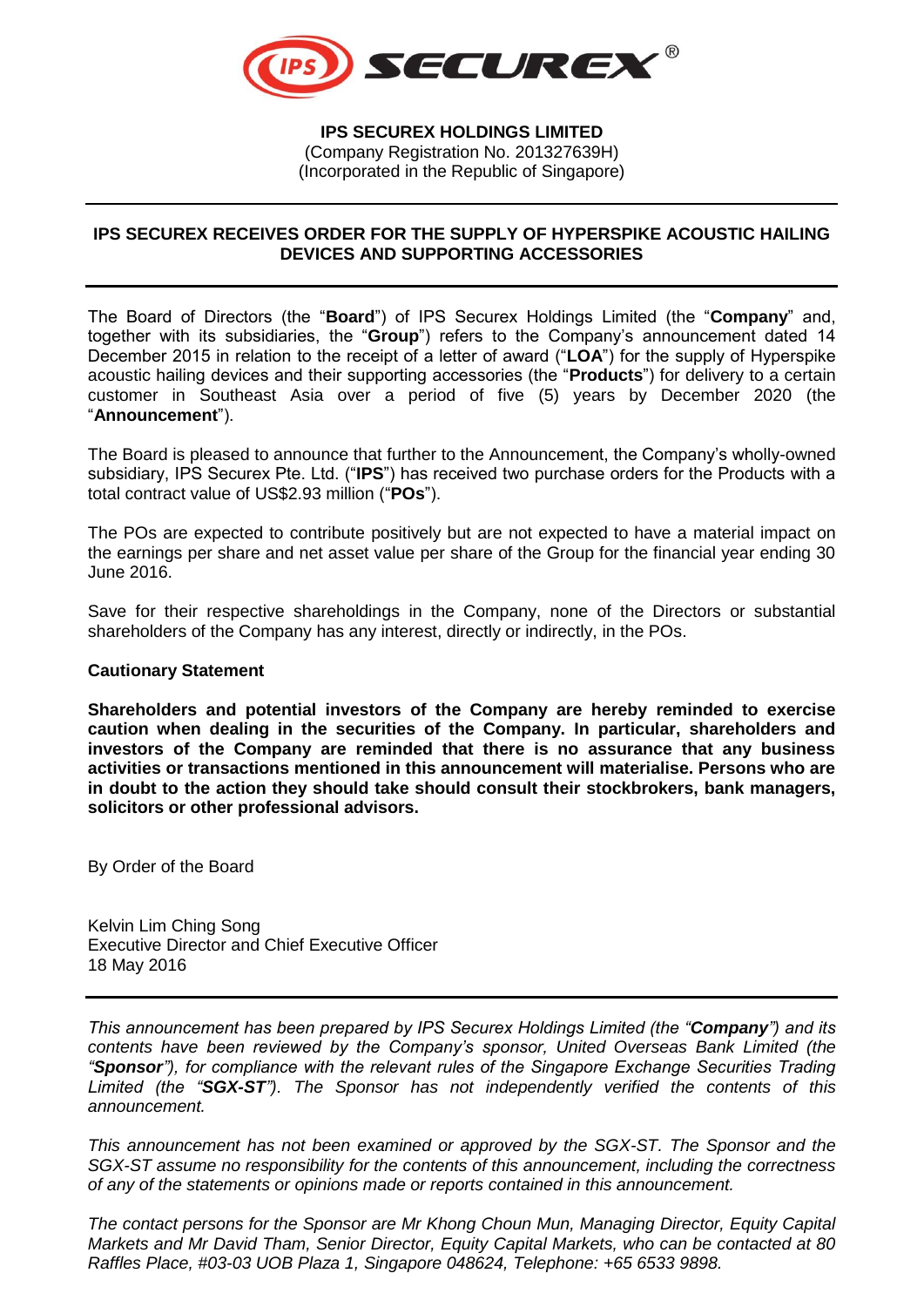

**IPS Securex Holdings Limited Company Registration Number: 201327639H Incorporated in the Republic of Singapore 71 Tech Park Crescent, Singapore 638072 www.ips-securex.com**

**Media Release**

## **IPS Securex receives US\$2.93 million worth of purchase orders for Hyperspike acoustic hailing devices**

**SINGAPORE, 18 May 2016 – IPS Securex Holdings Limited** ("IPS Securex" or the "Company" and, together with its subsidiaries, the "Group"), a leading provider of security products and integrated security solutions with an established regional presence in the Asia-Pacific, refers to the Company's announcement dated 14 December 2015 in relation to the US\$64.46 million letter of award ("LOA") for the supply of Hyperspike acoustic hailing devices and their supporting accessories (the "Products") for delivery to a certain customer in Southeast Asia over a period of five years by December 2020 (the "Announcement").

Further to the Announcement, the Company's wholly-owned subsidiary, IPS Securex Pte. Ltd. ("IPS") has received two purchase orders ("POs") for the Products with a total contract value of US\$2.93 million.

Mr Kelvin Lim (林青宋), Executive Director and Chief Executive Officer of IPS Securex commented: *"Just to recap, the US\$64.46 million LOA is still the largest deal that we have received to date and we expect the individual purchase orders to come in progressively over the next few years. We have been marketing Hyperspike products for a few years now and are pleased that our efforts have paid off with the increase in orders."*

The POs are expected to contribute positively but are not expected to have a material impact on the earnings per share and net asset value per share of the Group for the financial year ending 30 June 2016. None of the Directors or substantial shareholders of the Company has any interest, directly or indirectly, in the PO, save for their respective shareholdings in the Company.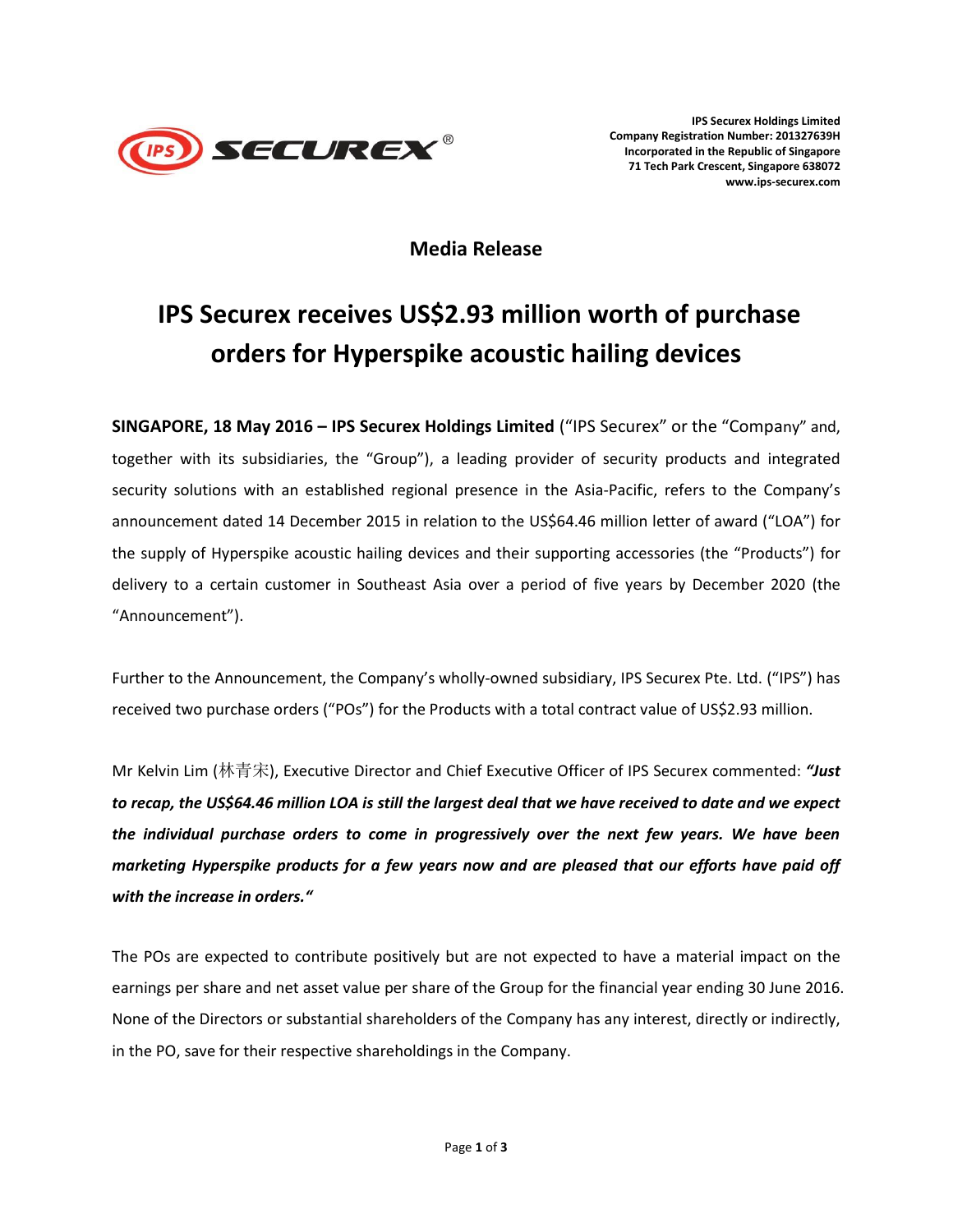**Note to Media: This media release is to be read in conjunction with the announcement issued on SGXNET on the same date.**

## **About IPS Securex Holdings Limited (www.ips-securex.com)**

IPS Securex is one of Singapore's leading providers of security products and integrated security solutions to commercial entities and government bodies and agencies in the Asia-Pacific.

Since 2000, it has been providing security products and integrated security solutions for various security requirements including checkpoint security, law enforcement and the protection and surveillance of buildings and critical infrastructure. It is a one-stop security solutions provider - from the supply of a broad range of security products, the design, installation, testing and commissioning of integrated security solutions, to the provision of maintenance support and leasing services to its customers. Carrying over 100 types of security products, the Group has distribution rights for some of its products spanning across 17 countries in the Asia-Pacific including Singapore, Cambodia, Brunei, Vietnam, Indonesia, Malaysia, Thailand, Myanmar, Philippines, Laos, China (including Hong Kong and Macau), Australia, India, Sri Lanka, Japan, South Korea, Taiwan.

Over the years, IPS Securex has received several sales, business and branding awards and built an accomplished reputation in the security products and solutions industry. Some of its awards include the Enterprise 50 Award in 2009, the Singapore SME 500 Company Award in 2010, the Top 100 Singapore Excellence Award (Platinum) in 2013, the Asia Pacific Brands Award in 2014 and Singapore Corporate Award 2015 – Merit Award for Best Investor Relations (First-Year Listed Companies).

| <b>IPS Securex Holdings Limited</b>                     |
|---------------------------------------------------------|
| <b>Cogent Communications Pte Ltd</b>                    |
| 51 Goldhill Plaza, #22-05 Singapore 308900              |
| Ms Chan Hui Si / Mr Gerald Woon                         |
| (65) 6704 9288                                          |
| huisi@cogentcomms.com / (65) 6704 9287 / (65) 8298 4408 |
| woon@cogentcomms.com / (65) 6704 9268 / (65) 9694 8364  |
|                                                         |

*This media release has been prepared by IPS Securex Holdings Limited (the "Company") and its contents have been reviewed by the Company's sponsor, United Overseas Bank Limited (the "Sponsor"), for compliance with the relevant rules of the Singapore Exchange Securities Trading Limited (the "SGX-ST"). The Sponsor has not independently verified the contents of this media release.*